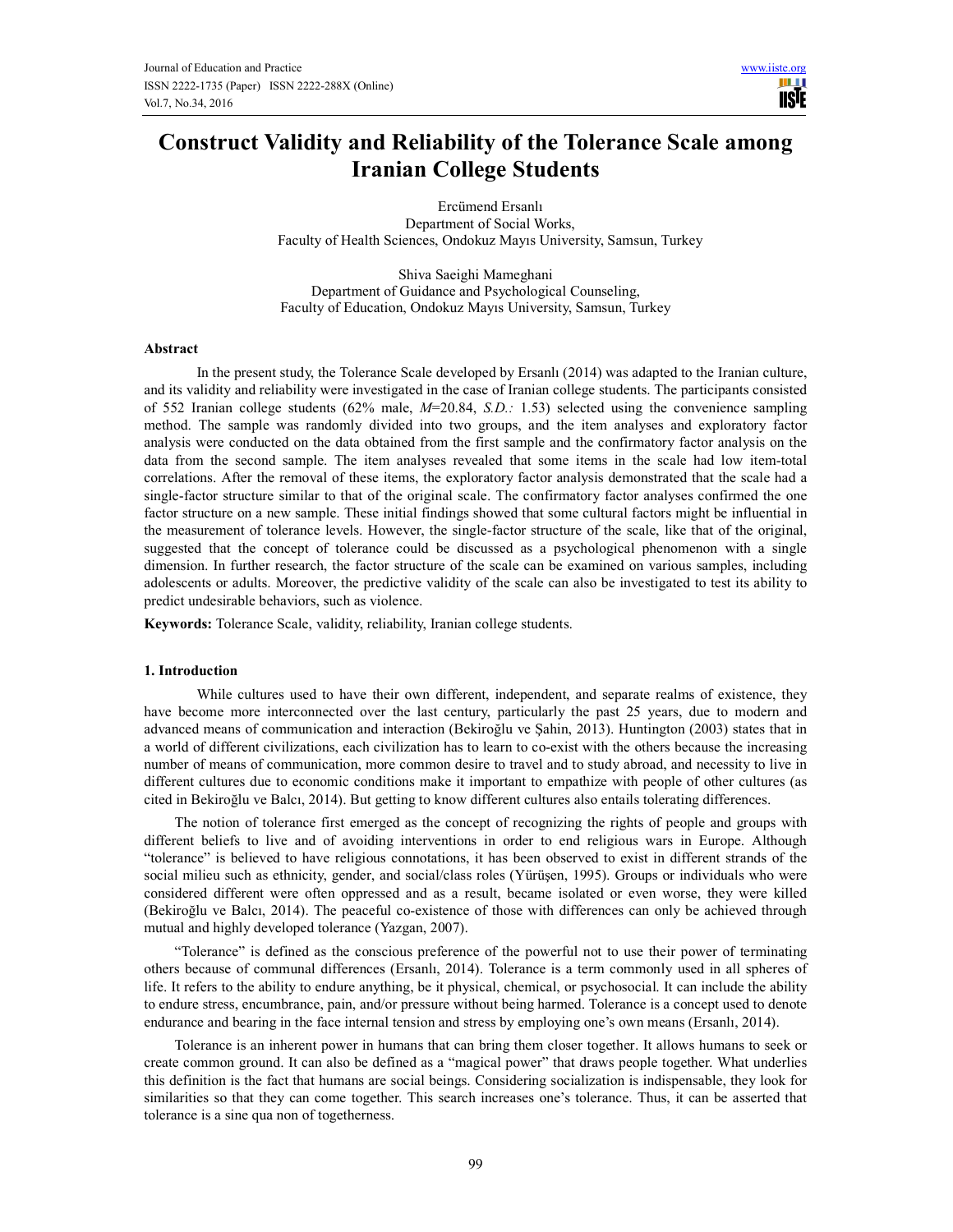Prejudices arise from unknowns. If one does not employ the tolerance mechanism to get to know a person, this may lead to misconceptions and fear. Tolerance can involve many different kinds of relationships. One group might need to learn to tolerate the other, or it may even be on an individual level. Intolerance and over tolerance may also result in the disruption of societal or interpersonal relationships, while near perfect tolerance is the ideal level. Its achievement allows individuals and societies to maintain good and sustainable mental health.

Researchers note that tolerance plays a significant part in interpersonal relationships (Ersanlı, 2013). Studies on tolerance report that a high level of tolerance offers numerous benefits for individuals (Ersanlı, 2014; Yazgan, 2007). For example, Yazgan's (2007) study on Turkish college students revealed that more tolerant students tended to display less aggressive behavior than those who were less tolerant and it was easier for them to control their anger. According to Ersanlı (2014), because tolerance helps people respect differences and act more tolerantly in different conditions, it helps people adopt a more democratic stance in interpersonal relationships. Despite the affirmative effects of tolerance on humans' lives, there are only a few measurement tools in the psychological literature to assess tolerance levels, including the Tolerance Scale developed by Ersanlı (2014).

The Tolerance Scale (TS) is a 5-point Likert scale with 11 items. The construct validity of the scale was tested by Ersanlı (2014) by conducting exploratory and confirmatory factor analysis, and the findings substantiated its single-factor structure. More precisely, Ersanlı (2014), as a result of the exploratory factor analysis, found that the scale contained only one factor, which could account for 39.37% of the total variance, and that its item factor loadings ranged between .46 and .75. The confirmatory factor analyses conducted on a different sampling substantiated its single-factor structure. The reliability data demonstrated that item-total correlations of the scale ranged between .37 and .64, and that it had an adequate level for the Cronbach's Alpha internal consistency coefficient ( $\alpha$ =.79). However, whether the scale would prove valid in other countries, such as Iran, had to be investigated because Turkish culture has become more individualistic due to rapid Westernization, although it has preserved its collectivistic characteristics (Mocan-Aydin, 2000). But Iran has a collectivistic culture and is governed by Islamic codes (Dastmalchian, Javidan, & Alam, 2001). Although it is asserted that 98% of the population of Turkey is Muslim, it is a secular state. For example, Islamic codes dictate that a Muslim woman is forbidden to marry a Christian man who has not converted to Islam. This action is less tolerated by Iranian culture, but more by Turkish culture, although it is a Muslim country. In addition, tolerable behaviors in Turkey may not be accepted by Iranians. The present study intended to adapt the Tolerance Scale to the Iranian culture and to investigate the validity and reliability of the adapted version.

## 2.Method

#### 2.1. Participants

 The sample of this cross-sectional study consisted of 552 Iranian college students selected using convenience sampling. Participants included 344 (62%) male and 208 (38%) female students, ranging in age between 18 and 23 years old. The mean age was 20.84 years (S.D.: 1.53). The participants were students of universities in either Tehran or Tabriz studying in 19 different fields. Of these students, 15.8% (n=87), 9.2%  $(n=51)$ , 9.2%  $(n=51)$ , 7.6%  $(n=42)$ , 6.7%  $(n=37)$  and 6.5%  $(n=36)$  were studying counseling and guidance, electrical and electronics engineering, civil engineering, medicine, theology, and science teaching, respectively. While 18% (n=100) were married, 82% (n=452) were single. The sample was randomly divided into two equal groups. While the item analyses and exploratory factor analysis of the scale were carried out on the first group, confirmatory factor analysis was performed on the second to determine whether the scale had a similar factor structure.

## 2.2. Measures

Tolerance Scale: As previously mentioned, the Tolerance Scale is a 5-point scale with 11 items. The responses to each item range from 1 (Strongly Disagree) to 5 (Strongly Agree). Ten items were reverse-scored. The total score varies between 11 and 55. Higher scores indicate higher tolerance levels. An example item from the Tolerance Scale is "I can marry a member of another culture."

#### Translation of the Tolerance Scale

The translation of the scale into Persian was performed in five steps, as suggested by Brislin et al. (1973): initial translation, review of the initial translation, back-translation, review of the back-translation, and expert review. In the first step, the Tolerance Scale, originally produced in Turkish, was translated into Persian by four academicians with a proficient command of both Turkish and Persian. Then, the translations were compared, the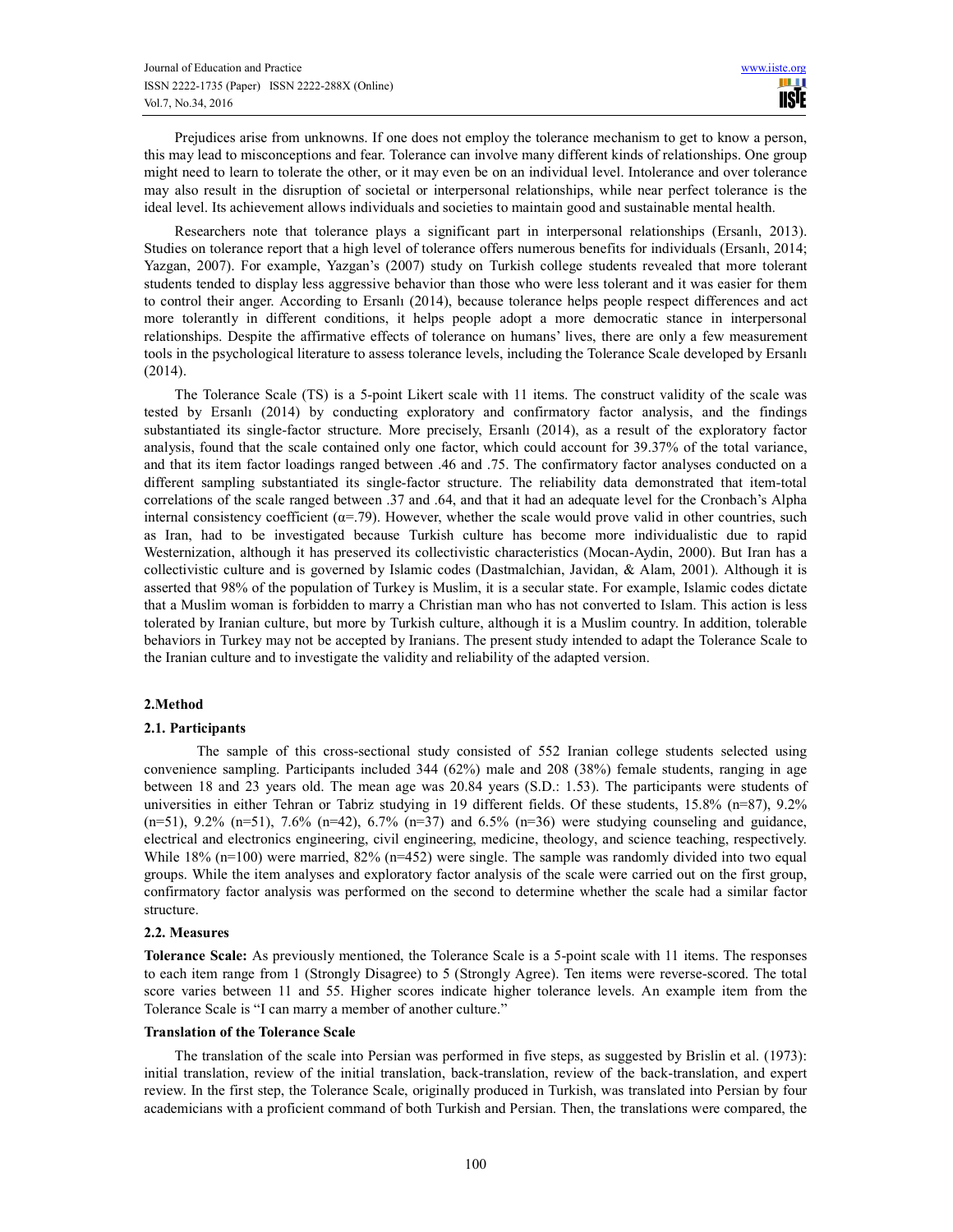most acceptable version was determined, and thus the Persian form was created. In the subsequent step, two professional linguists were commissioned to translate the accepted Persian version into Turkish. Minor differences in the translations were eliminated to create the Turkish form. The back-translated Persian form was determined to be very similar to the Turkish one. In the final step, the resultant Persian form was delivered to five Persian experts in counseling and guidance to evaluate its intelligibility, and it was concluded that the scale contained no unintelligible item.

Personal Information Form: This form was used to obtain information about participants' age, gender, major, and marital status.

## 2.3. Procedure

The data were collected in the fall term of the 2015–2016 academic year. Before the data collection, the required permission and approval were obtained from the relevant institutions and the ethics board. Prior to the administration of the scale, the students were assured that participation was voluntary, responses would be kept confidential, and they could discontinue the session at any time without fear of being penalized or sanctioned. The Demographic Information Form and the Tolerance Scale were administered by the researcher during the courses in groups of 25 to 50 participants. No student refused to participate in the research. They were offered no incentive. Administrations took around 20 minutes.

#### 2.4. Statistical Analysis

The statistical analyses were conducted on SPSS 23 and Mplus 7.4 (Muthén & Muthén, 1998–2014). The sampling was randomly grouped into two. The division was carried out by the select random cases function of SPSS 23. The item analyses and exploratory factor analysis of the translated scale were performed on the first sample. In the second group, whether the factor structure obtained by the exploratory factor analysis was similar in a new sample was examined. The item discrimination of the scale was investigated through item-total correlations, and the items with .20 and lower item-total correlations (Nunnally & Bernstein, 1994) were removed from the data set. The Cronbach's Alpha internal consistency coefficient was used to calculate the internal consistency of the scale. Furthermore, descriptive statistics were employed to obtain item means and standard deviations. In order to find out how many factors the scale contained, an exploratory factor analysis was conducted on the first sampling group. Prior to the exploratory factor analysis, a series of tests were performed in line with the experts' views (Costello & Osborne, 2005; Fabrigar, Wegener, MacCallum, & Strahan, 1999; Izquierdo, Olea, & Abad, 2014) to determine whether the correlation matrix of the data was suitable for factor analysis and how many factors this correlation matrix could contain. Bartlett's Test of Sphericity was employed to question whether there was an adequate correlation between the items. Moreover, the Kaiser-Meyer-Olkin (KMO) measure of sampling adequacy was utilized to find out whether the sample was adequate to run the factor analysis. Bartlett's Test of Sphericity tests whether the correlation matrix of the data is an identity matrix. To be able to carry out factor analysis, the results of this test must be significant and the coefficient of the Kaiser-Meyer-Olkin measure of sampling adequacy must be .60 or higher (Kaiser, 1974). The number of factors with eigenvalue higher than one and scree plot were used to determine how many factors to retain. Cohesion of the items and interpretability of the obtained factors were other criteria (Hair et al., 2014). While an eigenvalue greater than unity suggests that factors with eigenvalue higher than one significantly contribute to the explained variance rate of factors, scree plot is intended for the enumeration of factors in the scale through the visual examination of eigenvalues. After the enumeration, correlation of the scale items was analyzed by the unweighted least squares factoring method. To discover which factor each item belongs to, the criterion that factor loadings of the scale items should be .30 or higher (Field, 2013) and should yield a distance of .10 or higher from the other factors was adopted.

After the factor structure of the scale was determined, the confirmatory factor analysis was carried out on the second group to find out whether the scale would yield a similar factor structure in a new sample. The meanand variance-adjusted weighted least squares (WLSMV) estimation method was employed in the confirmatory factor analysis. The rationale behind the use of this analysis is that the WLSMV outperforms the Maximum Likelihood method in the case of ordinal Likert scales with a limited number of response categories, such as the one adapted in this study (Bandalos, 2014; Finney ve DiStefano, 2006, 2013). The suitability of the data for the model was investigated by a series of goodness-of-fit statistics in the confirmatory factor analyses (Hu & Bentler, 1999; Marsh, Balla, & McDonald, 1988): Corrected Chi-Square ( $\chi^2$ /df), RMSEA 90% confidence interval, CFI, Tucker-Lewis Index, Weighted Root Mean Square Residual (WRMR). For  $\chi^2/df$ , values below 5 and above 3 refer to an acceptable fit and those below 3 to a perfect fit. For the RMSEA, values between .08 and .06 refer to a good fit and those below .06 to a perfect fit. Moreover, for the CFI and TLI, values over .90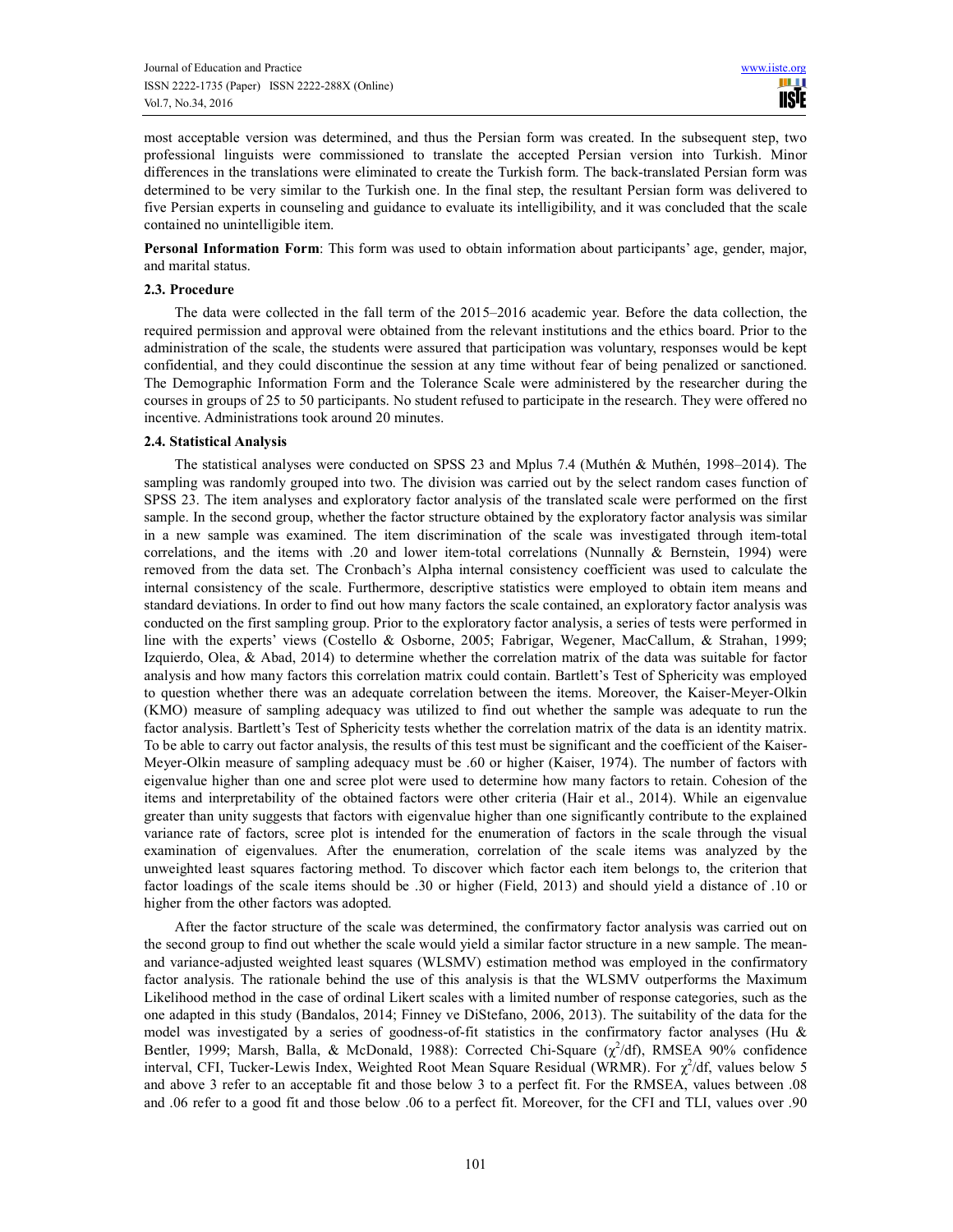and .95 signify an acceptable and perfect fit, respectively. Lastly, for the SRMR, values equal to or below 1 signify a good fit (Schreiber, Nora, Stage, Barlow, & King, 2006).

# 3. Results

# 3.1. Reliability Analyses

Item and reliability analyses were carried out on the first group to test the reliability of the scale. Six items (1, 3, 5, 7, 8, 10) with an item-total correlation of .20 or lower were removed from the scale (Nunnally & Bernstein, 1994). Table 1 presents the values pertaining to the remaining items' mean scores and standard deviations, item-total correlations, and Cronbach's Alpha values, if an item has been removed.

|                 | M    | SD   |     | α   |
|-----------------|------|------|-----|-----|
| TS <sub>2</sub> | 1.82 | .78  | .33 | .63 |
| TS4             | 2.08 | .92  | .43 | .59 |
| TS <sub>6</sub> | 1.96 | .99  | .46 | .57 |
| TS9             | 2.48 | 1.33 | .47 | .59 |
| <b>TS11</b>     | 1.46 | .62  | .42 | .61 |

Table 1. Results of the Reliability Analyses

Note. r=Item-Total Correlation,  $α = α$  if item deleted,  $N=276$ .

As presented in Table 1, all of the item means are less than 2.5, which marks the scale midpoint, and item standard deviations range between .62 (TS11) and 1.33 (TS9). The item-total correlations of the remaining items vary between .33 and .47. The Cronbach's Alpha internal consistency coefficient calculated for the entire scale is .65.

# 3.2. Exploratory Factor Analysis

In order to find out how many factors the remaining TS items contain, an exploratory factor analysis was conducted on the first sampling group. In the literature, exploratory and confirmatory factor analysis are used to test the construct validity of scales. However, while exploratory factor analysis is a multivariate statistical method adopted to create a theoretical structure, in other words to develop a theory, confirmatory factor analysis is a multivariate statistic employed for the evaluation of an existing theory (Keith, 2005). Likewise in this study, because six TS items were removed and how many factors they would have contained was unknown, firstly an exploratory factor analysis was conducted. It was observed that Bartlett's Test of Sphericity produced significant results  $(\chi^2_{(10)}$ =190.52, p<.001) and the Kaiser-Meyer-Olkin measure of sampling adequacy yielded a coefficient of .71. Upon seeing that the data were suitable for factor analysis, the correlation matrix was examined by exploratory factor analysis by using the unweighted least squares method, a factoring technique. It was discovered that the correlation matrix of the scale contained only one factor with an eigenvalue higher than one. The factor had an eigenvalue of 2.15 and was able to account for 43.04% of the total variance. It was also observed that the scree plot produced a distinct break in the single factor. Table 2 contains the item factor loadings, eigenvalues, and communality values obtained by the exploratory factor analysis.

Table 2. Results of the Exploratory Factor Analysis

|                        | Factor<br>Loadings | Communalities<br>(Initial) | Communalities<br><i>(Extraction)</i> |
|------------------------|--------------------|----------------------------|--------------------------------------|
| TS <sub>2</sub>        | .40                | .16                        | .16                                  |
| TS4                    | .53                | .21                        | .28                                  |
| TS <sub>6</sub>        | .62                | .27                        | .38                                  |
| TS <sub>9</sub>        | .60                | .22                        | .36                                  |
| <b>TS11</b>            | .54                | .21                        | .29                                  |
| Eigenvalue             | 2.15               |                            |                                      |
| Explained variance (%) | 43.04              |                            |                                      |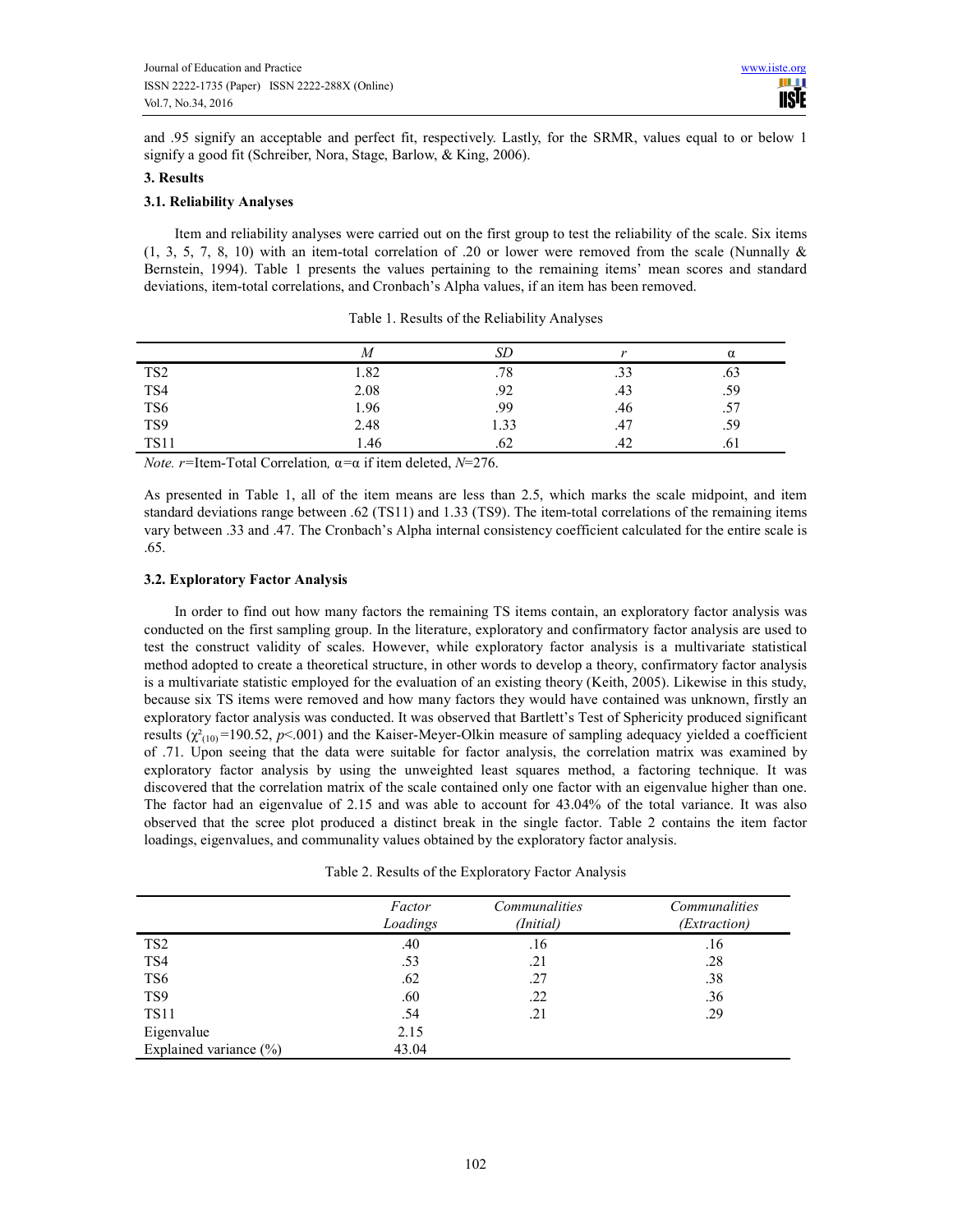# 3.3. Confirmatory Factor Analysis

A confirmatory factor analysis was performed on the second sampling group to determine whether the single-factor structure obtained by the exploratory factor analysis would have a similar structure in the case of a different sampling. In the confirmatory factor analysis, fitness of the single-factor model to the data set was evaluated. The factor variance was fixed to one for the description of the model. The analysis indicated that the single-factor model in question perfectly fit the data set  $\chi^2$  (df =5)=6.746, p >.05; RMSEA=.036 90% CI [ .000-.096], p >.05; CFI=.994; TLI: .987; WRMR: .467). Table 3 presents the standardized item factor loadings, tvalues, and  $R^2$  values obtained by the confirmatory factor analysis.

|                 | Factor<br>Loadings |       | $R^2$ |
|-----------------|--------------------|-------|-------|
|                 |                    |       |       |
| TS <sub>2</sub> | .293(.065)         | 4.54  | .09   |
| TS4             | .469(.060)         | 7.79  | .22   |
| TS <sub>6</sub> | .869(.060)         | 14.51 | .76   |
| TS <sub>9</sub> | .511(.058)         | 8.82  | .26   |
| <b>TS11</b>     | .677(.066)         | 10.22 | .46   |

Table 3. Results of the Confirmatory Factor Analysis

*Note.* Numbers in parenthesis are standard errors of factor loadings. All t-values were significant at  $p$  <.001.

As indicated in Table 3, the item factor loadings based on the confirmatory factor analysis ranged between .29 and .87, and all the t-values were significant. These results substantiate the single-factor structure obtained by the exploratory factor analysis in the case of a new sample group.

# 4. Discussion

 In the present study, the Tolerance Scale developed by Ersanlı (2014) was adapted to the Iranian culture, and the validity and reliability of the adapted version were tested in the case of Iranian college students. Because the item-total correlations of some items were found out to be .20 or less by reliability analyses, they were removed from the scale. The fact that these items are not discriminative enough in the case of Iranian college students signifies that some cultural factors may be influential in the assessment of tolerance. For example, one of the removed items reads "I can marry a member of another culture." Even if a great portion of the Turkish population is Muslim, the state has a secular regime. Iran is an Islamic state and governed by Islamic codes, which stipulate that for a woman to be able to marry a non-Muslim man, he has to convert to Islam. A similar situation holds true for men. Turkish society, however, has experienced dramatic changes in its values as a result of westernization and cultural changes in recent decades (Mocan-Aydin, 2000). Therefore, Turkish people have become more apt to adopt a more tolerant attitude towards such marriages than those in Iran. This may make the items less discriminative. Yet, it was observed that the remaining items had a sufficient level of discriminativeness (Nunnally & Bernstein, 1994). Moreover, Cronbach's Alpha internal consistency coefficient of the scale was calculated to be .65. Considering that this coefficient is a value dependent on the number of items in a scale and the TS contains a limited number of items, it can be postulated that the scale has an acceptable level of reliability.

The exploratory factor analysis demonstrated that the scale had a single-factor structure and was able to account for 43% of the total variance. This finding is similar to the variance rates reported for the 11-item scale by Ersanlı (2014). It is recommended in the related literature that single-factor scales have a variance rate of 30% or higher (Büyüköztürk, 2010). Hence, it is possible to conclude that the scale is suitable for research purposes. Further, the confirmatory factor analysis showed that the factor structure of the scale was similar in a different sampling. The fact that tolerance has been proven to be a single-dimension phenomenon suggests that it may have similar structures in different cultures, but that some cultural factors should be taken into consideration when evaluating this structure.

The present study has some limitations. It investigated only the construct validity of the scale in the Iranian culture and produced partly substantiated results. However, more evidence is needed in relation to different types of validity. Thus, further research can test its convergent and divergent validity and its validity to predict certain undesirable behaviors (e.g., violence). Secondly, the construct validity of this scale was investigated only for Iranian college students. The way members of different groups perceive and interpret "tolerance" may vary. Therefore, its construct validity can be investigated on adolescents and adults in future research. Lastly,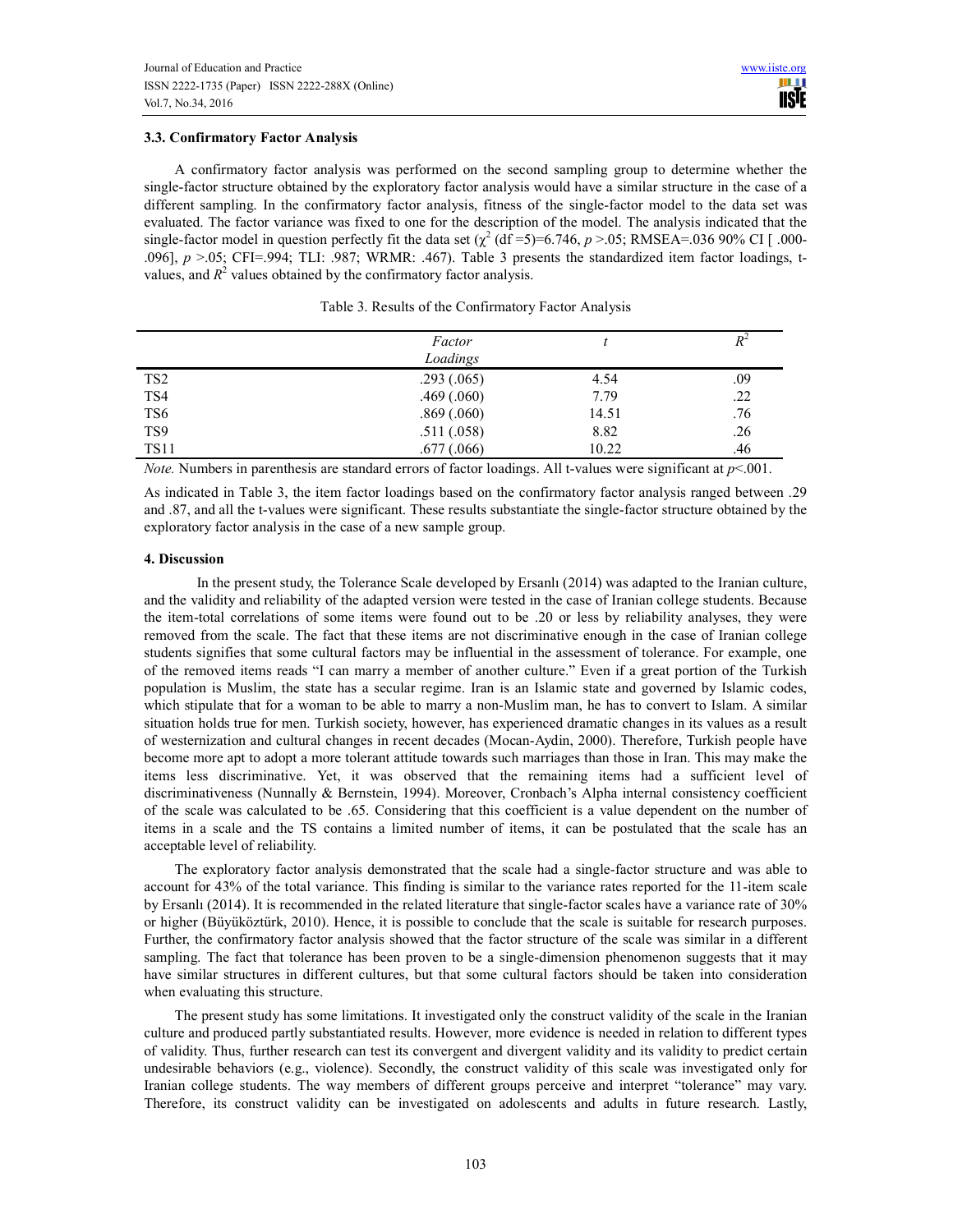researchers noted limitations regarding to use of self-report scales such as social desirability and mid-point responding (Şahin, Barut, & Ersanlı, 2013a, 2013b; Şahin, Barut, Ersanlı, & Kumcağız, 2014; Şahin, Ersanlı, Kumcağız, Barut, & Ak, 2014). Thus, statistical inferences regarding to factor structure of this scale may also investigate in further studies using other informant data such as close friend and family members.

The present study investigated the validity and reliability of the Tolerance Scale for the case of the Iranian culture and ascertained that it could be used in this culture. But the non-operationality of some items in its translated version, which existed in the original scale, makes it difficult to compare the results. A possible solution to this issue could be to investigate the validity and reliability of the items, which are valid and reliable in the Iranian case, in other cultures and to compare the obtained results. Another solution would be to calculate values between 1 and 5 by adding up the points for each answered item and then dividing the resultant number by the number of items, and to make the comparison based on the obtained figures rather than the total scores. Lastly, the comparison of effect sizes would indicate how significant the results are in practice.

# References

- Bakioğlu, F., & Şahin. (2013). Kültürlerarası Tolerans ile Ahlaki Olgunluk Arasındaki İlişkinin İncelenmesi. Uluslararası Sosyal Araştırmalar Dergisi, 7(29), 108–116.
- Bandalos, D. L. (2014). Relative performance of categorical diagonally weighted least squares and robust maximum likelihood estimation. Structural Equation Modeling: A Multidisciplinary Journal, 21(1), 102–116. https://doi.org/10.1080/10705511.2014.859510
- Bekiroğlu, O., & Balcı, Ş. (2014). Kültürlerarası iletişim duyarlılığının izlerini aramak: iletişim fakültesi öğrencileri örneğinde bir araştırma. Türkiyat Araştırmaları Dergisi, 35, 429–460.
- Büyüköztürk, Ş. (2010). Sosyal bilimler için veri analizi el kitabı. (22nd ed.). Ankara: Pegem Akademi.
- Byrne, B. M. (2013). Structural equation modeling with AMOS: Basic concepts, applications, and programming (Second ed.). New York: Routledge.
- Costello, A. B. A., & Osborne, J. J. W. (2005). Best practices in exploratory factor analysis: Four recommendations for getting the most from your analysis. Practical Assessment, Research & Evaluation, 10(7), 2. https://doi.org/10.1.1.110.9154
- Dastmalchian, A., Javidan, M., & Alam, K. (2001). Effective leadership and culture in Iran: An empirical study. Applied Psychology, 50(4), 532–558. https://doi.org/10.1111/1464-0597.00072
- Ersanlı, E. (2014). The validity and reliability study of Tolerance Scale. Journal of Basic and Applied Scientific Research, 4(1), 85–89.
- Fabrigar, L. R., Wegener, D. T., MacCallum, R. C., & Strahan, E. J. (1999). Evaluating the use of exploratory factor analysis in psychological research. Psychological Methods, 4(3), 272–299. https://doi.org/10.1037/1082-989X.4.3.272
- Field, A. P. (2013). Discovering statistics using IBM SPSS statistics: And sex and drugs and rock "n" roll (4th ed.). Los Angeles: Sage.
- Finney, S. J., & DiStefano, C. (2006). Non-normal and categorical data in structural equation modeling. In G. R. Hancock & R. O. Mueller (Eds.), Structural Equation Modeling: A Second Course (pp. 269– 314). Greenwich, CT: Information Age Publishing.
- Finney, S. J., & DiStefano, C. (2013). Non-normal and categorical data in structural equation modeling. In G. R. Hancock & R. O. Mueller (Eds.), Structural Equation Modeling: A Second Course (pp. 439– 492). Greenwich, CT: Information Age Publishing.
- Hair, J. F., Black, W. C., Babin, B. J., & Anderson, R. E. (2014). *Multivariate data analysis* (Seventh ed). Upper Saddle River, N.J.: Pearson Education.
- Hooper, D., Coughlan, J., & Mullen, M. R. (2008). Structural equation modelling: Guidelines for determining model fit. Electronic Journal of Business Research Methods, 6(1), 53–59.
- Hu, L., & Bentler, P. M. (1999). Cutoff criteria for fit indexes in covariance structure analysis: Conventional criteria versus new alternatives. Structural Equation Modeling: A Multidisciplinary Journal, 6(1), 1–55.
- Izquierdo, I., Olea, J., & Abad, F. J. (2014). Exploratory factor analysis in validation studies: Uses and recommendations. Psicothema, 26(3), 395–400.
- Kaiser, H. F. (1974). An index of factorial simplicity. Psychometrika, 39(1), 31–36. https://doi.org/10.1007/BF02291575